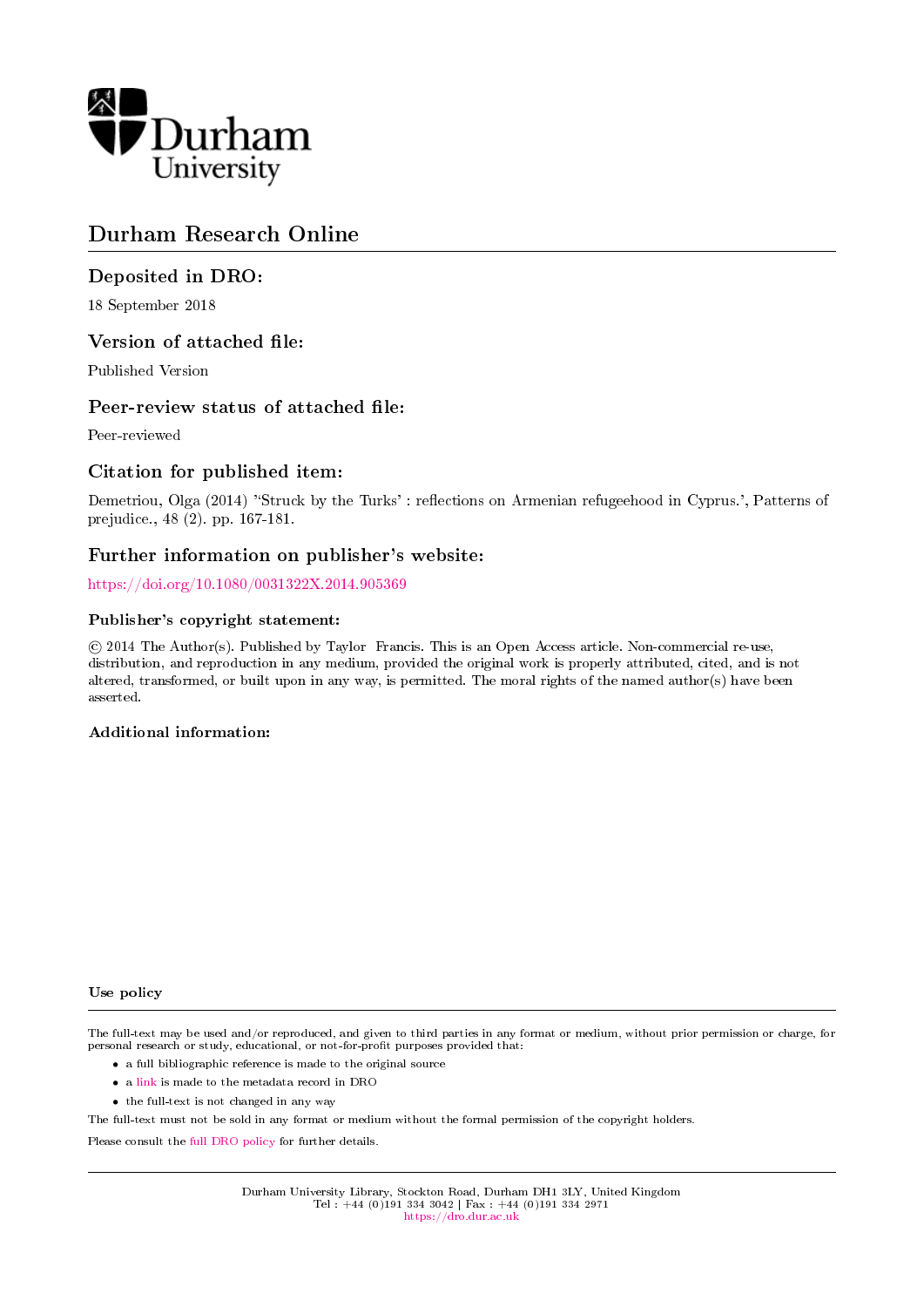This article was downloaded by: [Olga Demetriou] On: 11 May 2014, At: 23:36 Publisher: Routledge Informa Ltd Registered in England and Wales Registered Number: 1072954 Registered office: Mortimer House, 37-41 Mortimer Street, London W1T 3JH, UK



# **Patterns of Prejudice**

Publication details, including instructions for authors and subscription information: <http://www.tandfonline.com/loi/rpop20>

**'Struck by the Turks': reflections on Armenian refugeehood in Cyprus**

Olga Demetriou Published online: 08 Apr 2014.

**To cite this article:** Olga Demetriou (2014) 'Struck by the Turks': reflections on Armenian refugeehood in Cyprus, Patterns of Prejudice, 48:2, 167-181, DOI: [10.1080/0031322X.2014.905369](http://www.tandfonline.com/action/showCitFormats?doi=10.1080/0031322X.2014.905369)

**To link to this article:** <http://dx.doi.org/10.1080/0031322X.2014.905369>

# PLEASE SCROLL DOWN FOR ARTICLE

Taylor & Francis makes every effort to ensure the accuracy of all the information (the "Content") contained in the publications on our platform. Taylor & Francis, our agents, and our licensors make no representations or warranties whatsoever as to the accuracy, completeness, or suitability for any purpose of the Content. Versions of published Taylor & Francis and Routledge Open articles and Taylor & Francis and Routledge Open Select articles posted to institutional or subject repositories or any other third-party website are without warranty from Taylor & Francis of any kind, either expressed or implied, including, but not limited to, warranties of merchantability, fitness for a particular purpose, or non-infringement. Any opinions and views expressed in this article are the opinions and views of the authors, and are not the views of or endorsed by Taylor & Francis. The accuracy of the Content should not be relied upon and should be independently verified with primary sources of information. Taylor & Francis shall not be liable for any losses, actions, claims, proceedings, demands, costs, expenses, damages, and other liabilities whatsoever or howsoever caused arising directly or indirectly in connection with, in relation to or arising out of the use of the Content.

This article may be used for research, teaching, and private study purposes. Any substantial or systematic reproduction, redistribution, reselling, loan, sub-licensing, systematic supply, or distribution in any form to anyone is expressly forbidden. Terms & Conditions of access and use can be found at [http://www.tandfonline.com/page/terms](http://www.tandfonline.com/page/terms-and-conditions)[and-conditions](http://www.tandfonline.com/page/terms-and-conditions)

Taylor & Francis and Routledge Open articles are normally published under a Creative Commons Attribution License<http://creativecommons.org/licenses/by/3.0/.> However,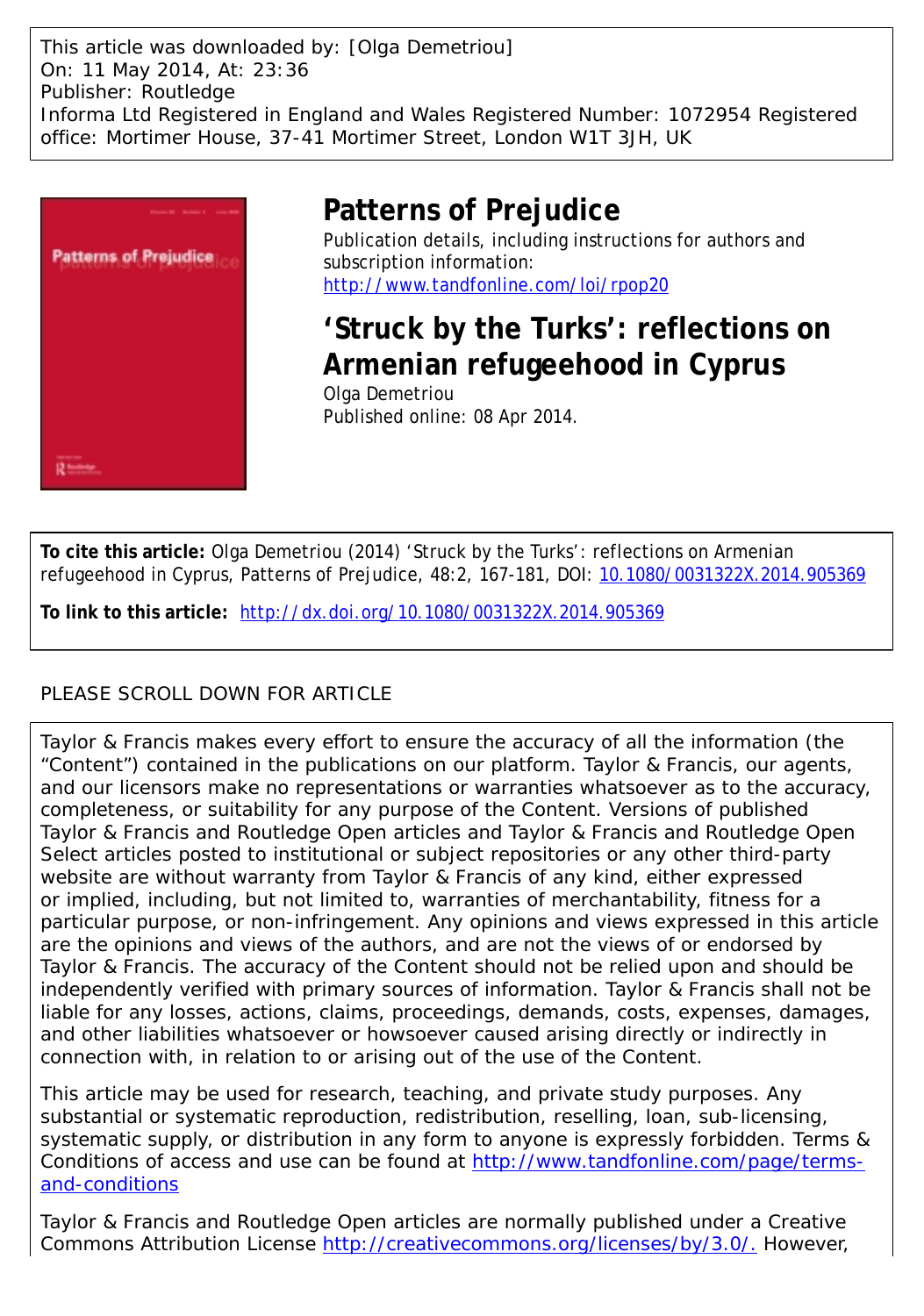authors may opt to publish under a Creative Commons Attribution-Non-Commercial License<http://creativecommons.org/licenses/by-nc/3.0/> Taylor & Francis and Routledge Open Select articles are currently published under a license to publish, which is based upon the Creative Commons Attribution-Non-Commercial No-Derivatives License, but allows for text and data mining of work. Authors also have the option of publishing an Open Select article under the Creative Commons Attribution License [http://](http://creativecommons.org/licenses/by/3.0/.) [creativecommons.org/licenses/by/3.0/.](http://creativecommons.org/licenses/by/3.0/.)

**It is essential that you check the license status of any given Open and Open Select article to confirm conditions of access and use.**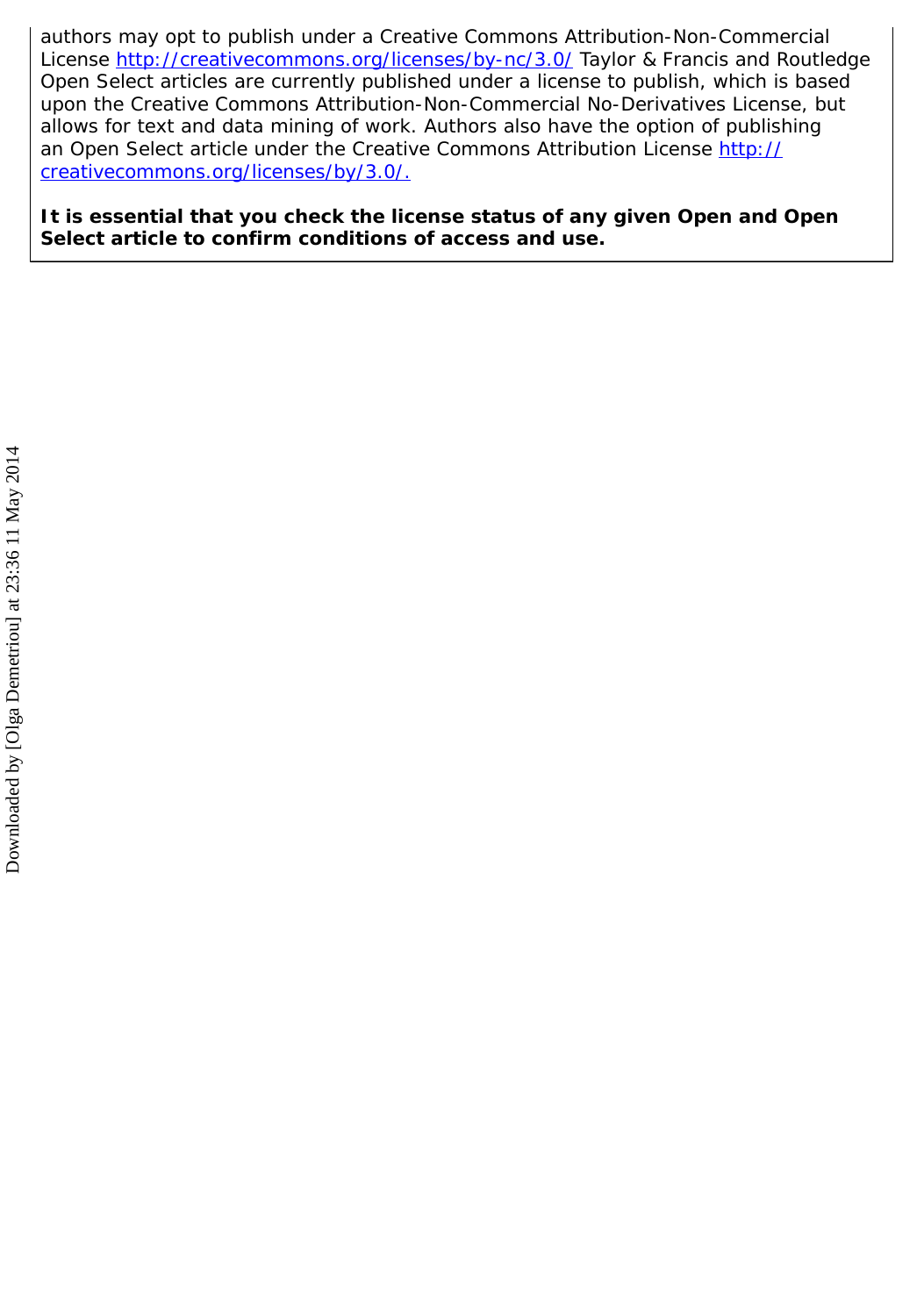# 'Struck by the Turks': reflections on Armenian refugeehood in Cyprus

### OLGA DEMETRIOU

ABSTRACT A large part of the Armenian community in Cyprus descends from survivors of the 1915 genocide in Anatolia who initially settled in neighbourhoods of the capital Nicosia. Following the independence of the island from British colonialists in 1960, these neighbourhoods fell under Turkish-Cypriot administration. As the ethnic conflict unfolded between Greek- and Turkish-Cypriots from 1963 onwards, these Armenians became displaced from their homes for a second time, seeking refuge in the Greek-Cypriot sector. Demetriou analyses the experience of this displacement and the entanglement of the legal, political and subjective spheres that constitute it. She examines the legal and administrative measures that classified those fleeing from Turkish-Cypriot administered areas as Tourkóplikti (struck by the Turks), a label that reinforced the distinction between Armenians and Greek-Cypriots, the majority of whom were displaced in 1974, and were officially classified as 'refugees' or prósfiyes. By looking at the difference between Tourkóplikti and prósfiyes, Demetriou interrogates the location of the Armenian minority within the Greek-Cypriot community. She argues that the silencing of minority experiences of the conflict does not merely impoverish our understanding of it, but also perpetuates a blindness to subtle structures of discrimination. Understanding these structures can show how victimization may turn into a domination strategy (such as through the production of a hegemonic rhetoric of refugeehood). Attention to such processes, which develop through and in the aftermath of conflict, might offer a better grasp of the complex patterns of postconflict prejudice and exclusion.

KEYWORDS Armenian community, Cyprus conflict, internally displaced persons (IDPs), minority subjectivity, oral history, refugees, Turkish-Armenian dispute

'We are not refugees', Arpik said with regret when I asked her about the government support her family received after her displacement in the 1960s. She had been describing how the family moved from their native home in the northern part of Nicosia to the southern part of the city. Their move took place after the outbreak of inter-ethnic violence between Greek-Cypriots and Turkish-Cypriots in late 1963, and the installation of the United Nations Force in Cyprus (UNFICYP) in 1964 that divided the capital city into a Turkish-Cypriot northern sector and a Greek-Cypriot

<sup>© 2014</sup> The Author(s). Published by Taylor & Francis.

This is an Open Access article. Non-commercial re-use, distribution, and reproduction in any medium, provided the original work is properly attributed, cited, and is not altered, transformed, or built upon in any way, is permitted. The moral rights of the named author(s) have been asserted.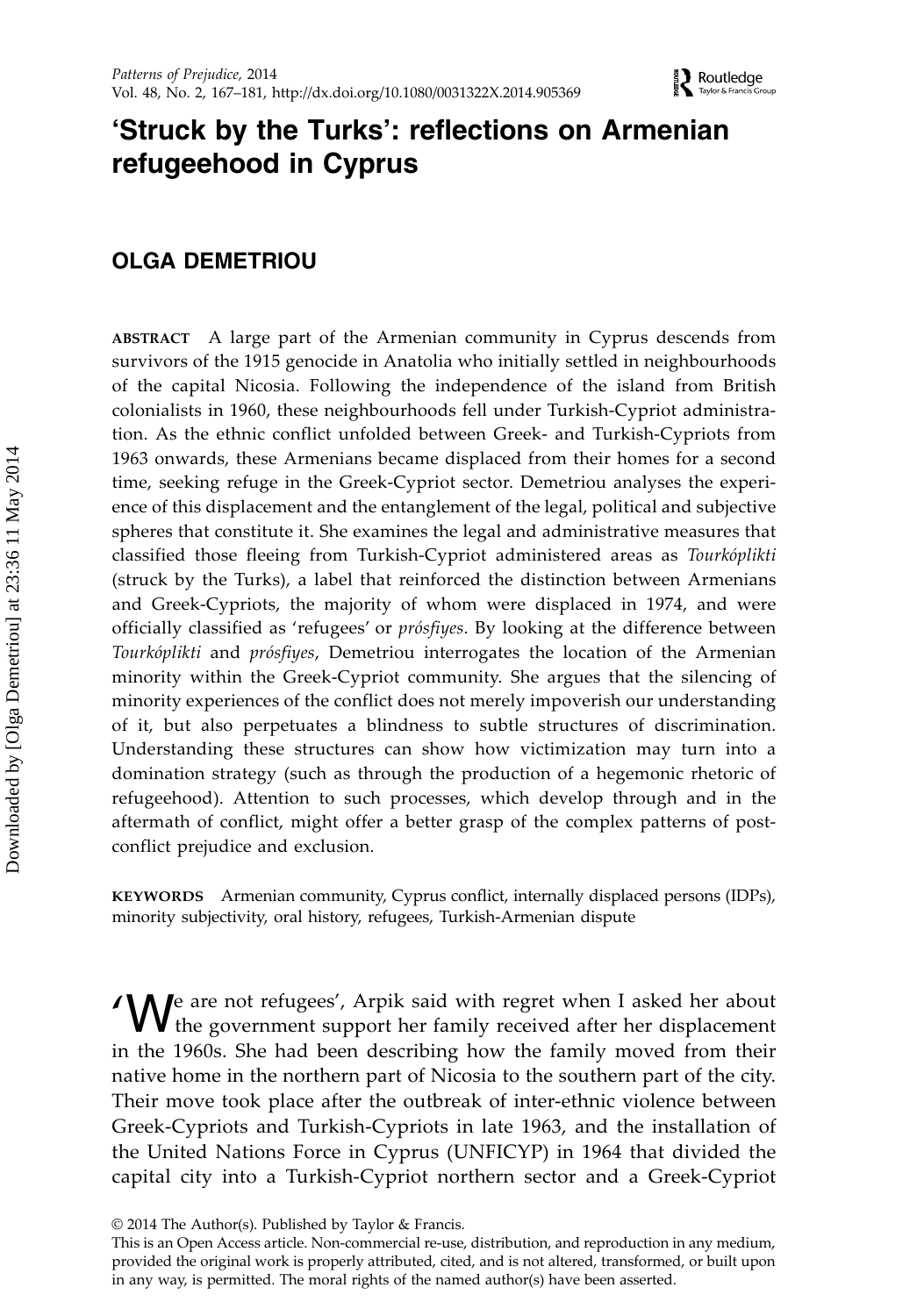southern sector. 'We have been "struck by the Turks"', she went on to explain: therefore, no, her family did not receive refugee benefits when they sought refuge in the Greek-Cypriot sector. The denial of refugeehood was not about the experience but about the terms used to describe it: hence her regret.

The term Arpik used to describe her situation in displacement, Tourkóplikti, is a legal category used by the state to differentiate between members of the Greek-Cypriot community who were displaced before 1974 and those who were displaced in that year (legally classified as 'refugees' or prósfiyes). Arpik's use of this term in the narrative about the experience of refugeehood underscores the entanglement of the legal and political spheres in the experiential and subjective constitution of 'refugeehood'. That entanglement is the focus of this paper.

The terms Tourkóplikti and prósfiyes essentially differentiate temporal displacements (1964 as opposed to 1974). In doing so, though, they foreground the significance of 1974 in the Greek-Cypriot discourse of victimhood. In the summer of that year, Turkish troops landed on the northern shores of the island and occupied the area that has since been declared under Turkish-Cypriot administration. The conflict that came before, and by most accounts precipitated this invasion, had mainly displaced Turkish-Cypriots into self-administered enclaves dotted around the island. The distinction between *Tourkóplikti* and *prósfiyes*, then, is chiefly structured by the major ethnic divide that pertains in Cyprus. In this article I want to outline some of the ways in which this temporal distinction between statuses of victimization translates into multiple ethnic differences and perpetuates processes of political marginalization that have been ongoing since Cyprus's independence. In doing so, I show how refugeehood, and victimhood more generally, cannot be taken for granted as a category of experience: it is not only that people experience 'being a refugee' differently, it is also that legal and policy structures seeking to ameliorate their suffering proceed on assumptions about what constitutes such experience and therefore about who is a 'proper' refugee. It is thus the implication of the legal in the moral, and the political in the subjective, that I investigate here.

From interviews carried out in 2011 with members of the Greek-Cypriot community who were displaced during different phases of the conflict, it has become evident to me that the timing of displacement is a salient factor in the experience of victimization and survival. It has been made apparent through many studies that this temporal factor is strongly correlated with ethnicity: the overarching structure of this correlation is one in which Turkish-Cypriots were displaced from 1963 onwards, and Greek-Cypriots were displaced in their majority in 1974. This correlation has in fact dominated studies of refugeehood in Cyprus, where the collapse of the temporal distinction into the ethnic has permeated not only the classic studies of the 1970s and 1980s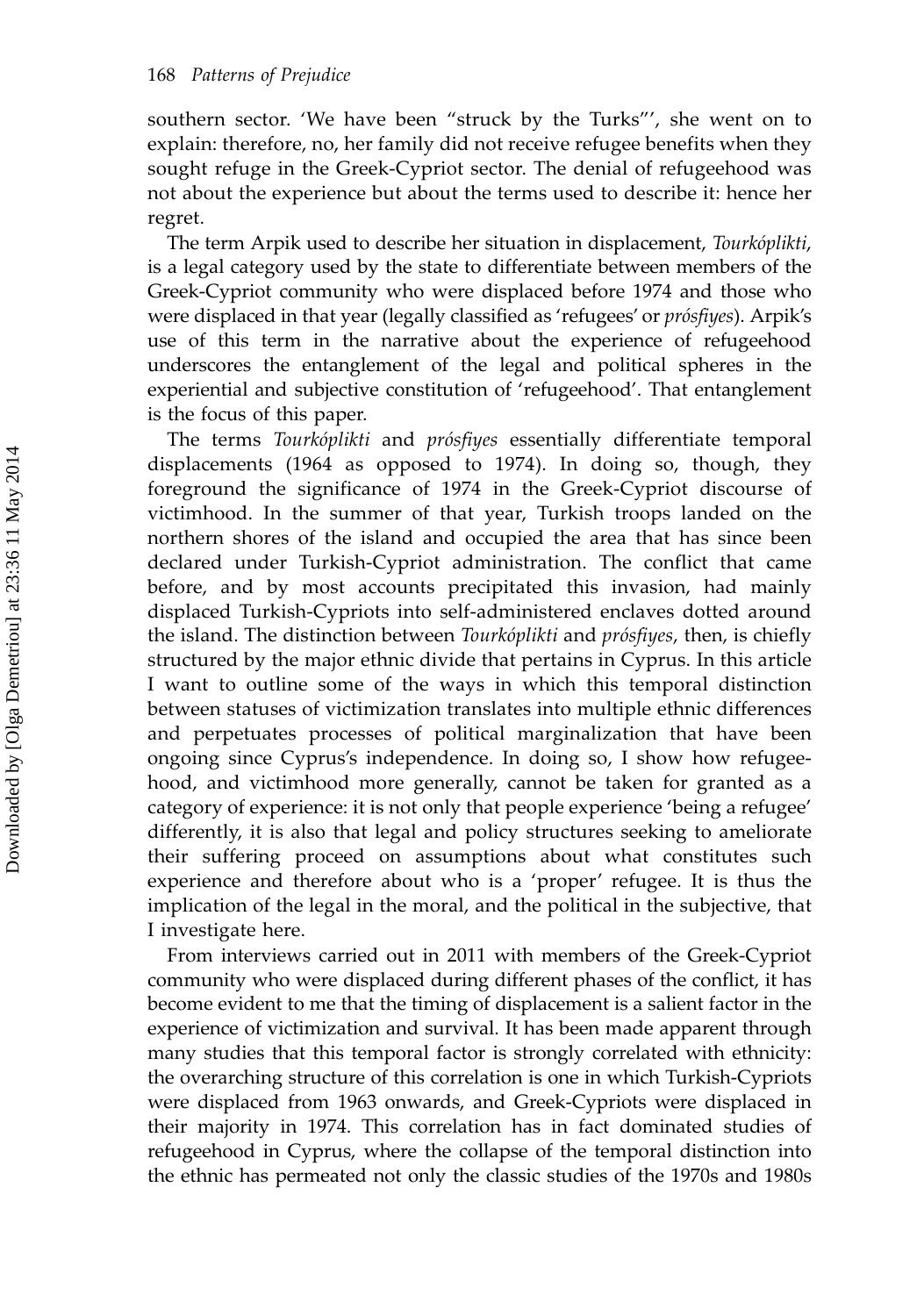but persists to this day.<sup>1</sup> At the same time, it is known that not all members of the Greek-Cypriot community who were internally displaced were driven from their homes in 1974. Yet the Greek-Cypriots who were adversely affected by the conflict prior to the watershed of 1974 have been treated differently by official discourse and practice. This differentiation is most dramatic in the case of the 'missing', the description of those who are believed to have perished in the conflict but whose bodies remain undiscovered and whose fates therefore remain 'unknown'. As the 'missing' became an archsymbol of Greek-Cypriot victimization in the official discourse that developed post-1974, the missing of the 1960s have been persistently discounted from the record.<sup>2</sup>

In the case of the displaced, this has important ramifications for the framing of refugee identity and the patterns of victimization and exclusion in Cyprus. It is the confluence of the two that I want to explore here. Armenian displacement in Cyprus, I will show, has dovetailed with approaches to Otherness that have refused to acknowledge an equality of loss. A serious examination of the mechanisms involved in this double process needs to take account of a series of dynamics that demand a nuanced reading of the Cyprus conflict.

Adding such nuances is not simply a trope for going 'deeper' and 'adding more detail' to the analysis of the conflict. It is a crucial factor in seeing the connections between the perpetuation of structures of domination in Cyprus and their interrelation with structures of exclusion and annihilation in the region. The Armenian genocide of 1915 can be said to have initiated a set of political and social dynamics in the Middle East and beyond.

- . by creating multiple Armenian communities and amalgamations of 'diaspora' (a term that often carries its own assumptions and prescriptions), and
- . by providing a script that, among other things, has guided the distinction between 'friends', 'enemies' and 'allies' on the basis of
- 1 See Peter Loizos, The Heart Grown Bitter: A Chronicle of Cypriot War Refugees (Cambridge: Cambridge University Press 1981); Vamik Volkan, Cyprus: War and Adaptation: A Psychoanalytic History of Two Ethnic Groups in Conflict (Charlottesville: University of Virginia Press 1979); Roger Zetter, 'Reconceptualising the myth of return: continuity and transition amongst the Greek–Cypriot refugees of 1974', Journal of Refugee Studies, vol. 12, no. 1, 1999, 1–22; Roger Zetter, 'The Greek-Cypriot refugees: perceptions of return under conditions of protracted exile', International Migration Review, vol. 28, no. 2, 1994, 307–22; Tasoulla Hadjiyanni, Housing, Refugee Consciousness, and the Meaning of Lost Places: The Children of Cypriot Refugees (Minneapolis: University of Minnesota Press 1999); Tasoulla Hadjiyanni, The Making of a Refugee: Children Adopting Refugee Identity in Cyprus (Westport, CT and London: Praeger 2002); and Rebecca Bryant, The Past in Pieces: Belonging in the New Cyprus (Philadelphia: University of Pennsylvania Press 2010).
- 2 See Paul Sant Cassia, Bodies of Evidence: Burial, Memory, and the Recovery of Missing Persons in Cyprus (Oxford and New York: Berghahn Books 2005).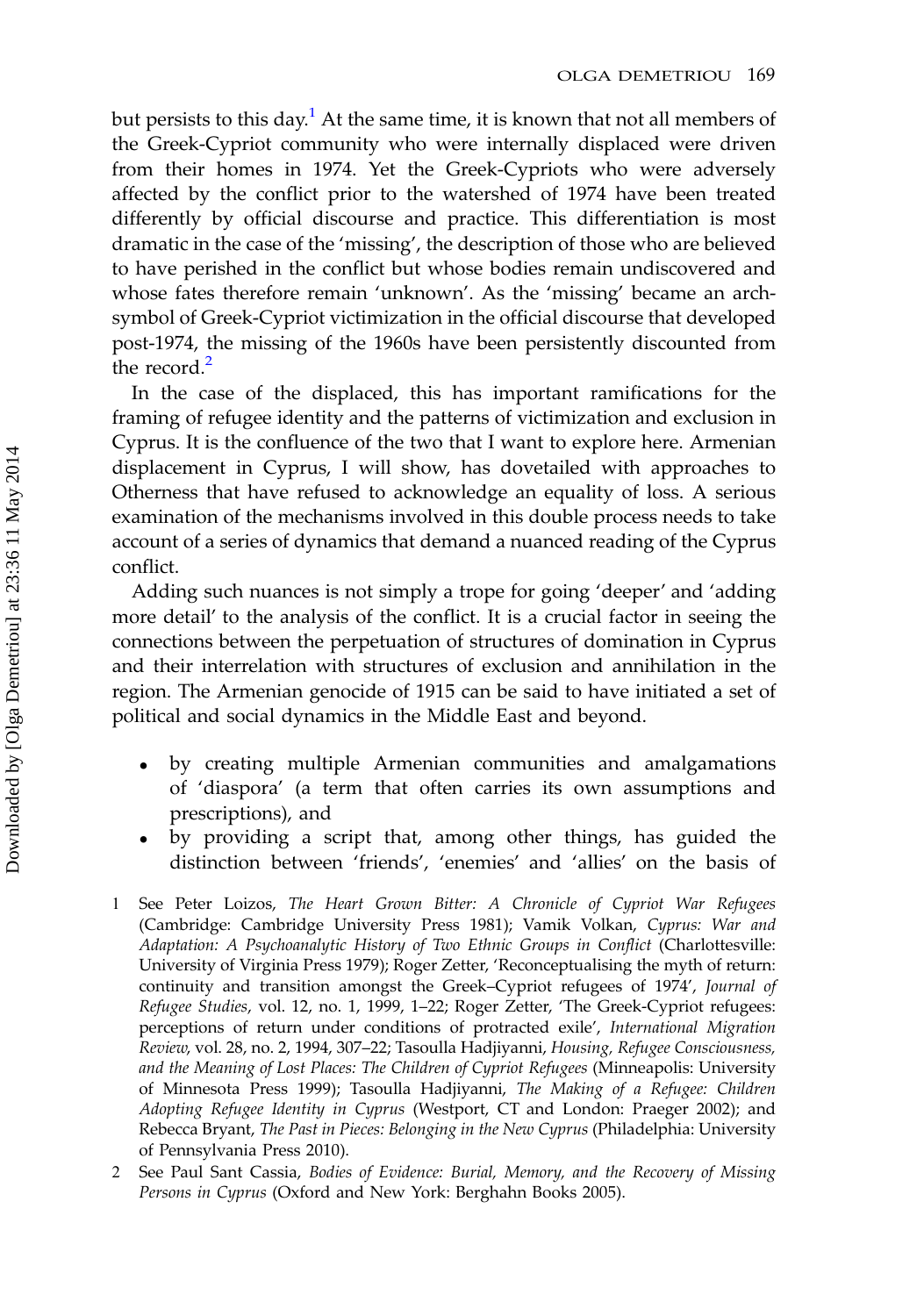which the interaction between Turkey and other countries has been shaped.

Cyprus is one example of the effects of these dynamics, but it is also more than that. It is a location where the Turkish-Armenian dispute has been exceeded by another (the Graeco-Turkish one), and where the two sets of conflicts have created alliances between victims, just as they have created a clash. Moreover, these two opposing dynamics (alliance and clash) have not been shaped on different levels of politics—say, state and lay, top and bottom—but have been configured on similar levels of legal, policy and public discourse. Cyprus therefore offers us a location from which to look at the legacy of the Armenian genocide within the complexities in which it is enmeshed.

Chief among these is the complexity of understanding 'the Cyprus conflict' beyond the ethnic binary 'Greek/Turkish'.<sup>3</sup> The Armenian experience is arguably not the only stake in this complexity. Other minority groups who, alongside Armenians, have been officially counted as members of the Greek-Cypriot community post-1960, as well as—more recently—a growing population of migrants, have been experiencing specific patterns of exclusion on the island. Among such migrant groups are also Armenians who fled the Lebanese civil war between 1975 and 1990, and Armenians migrating from Armenia after 1989. The patterns of exclusion these groups experience have developed out of the view of the conflict as a binary affair between Greek-Cypriots and Turkish-Cypriots, yet it is precisely these understandings of 'Greek-Cypriot-ness' and 'Turkish-Cypriot-ness' that attention to these experiences calls into question. If, for example, particular citizens have officially been classified as 'Greek-Cypriots' post-1960, yet have been excluded from the symbolic constitution of this identity, then it is to the premise on which 'Greek-Cypriots' have been constituted as political subjects in the postcolonial polity, and the structures of domination inherent in it, that we have to return.

In examining the Armenian experience of displacement in Cyprus, it is also difficult to overlook the flight that preceded it, and that established the Armenian community in the Turkish-Cypriot quarter of Nicosia. Thus seen as a second displacement—following the genocide that dislocated Armenians from Anatolia half a century earlier—the displacement of 1963–4 introduces the particularities of communal minority experience to this analysis of refugeehood. Note that, at that point, the genocide was an event that many in the middle-aged group of those displaced from northern Nicosia still remembered as a first-hand experience that had taken place in their childhood. The relations between Armenians and Turkish-Cypriots prior to

<sup>3</sup> See also Costas M. Constantinou, 'Aporias of identity: bicommunalism, hybridity and the "Cyprus problem"', Cooperation and Conflict, vol. 42, no. 3, 2007, 247–70; and Costas M. Constantinou, 'On the Cypriot states of exception', International Political Sociology, vol. 2, no. 2, 2008, 145–64.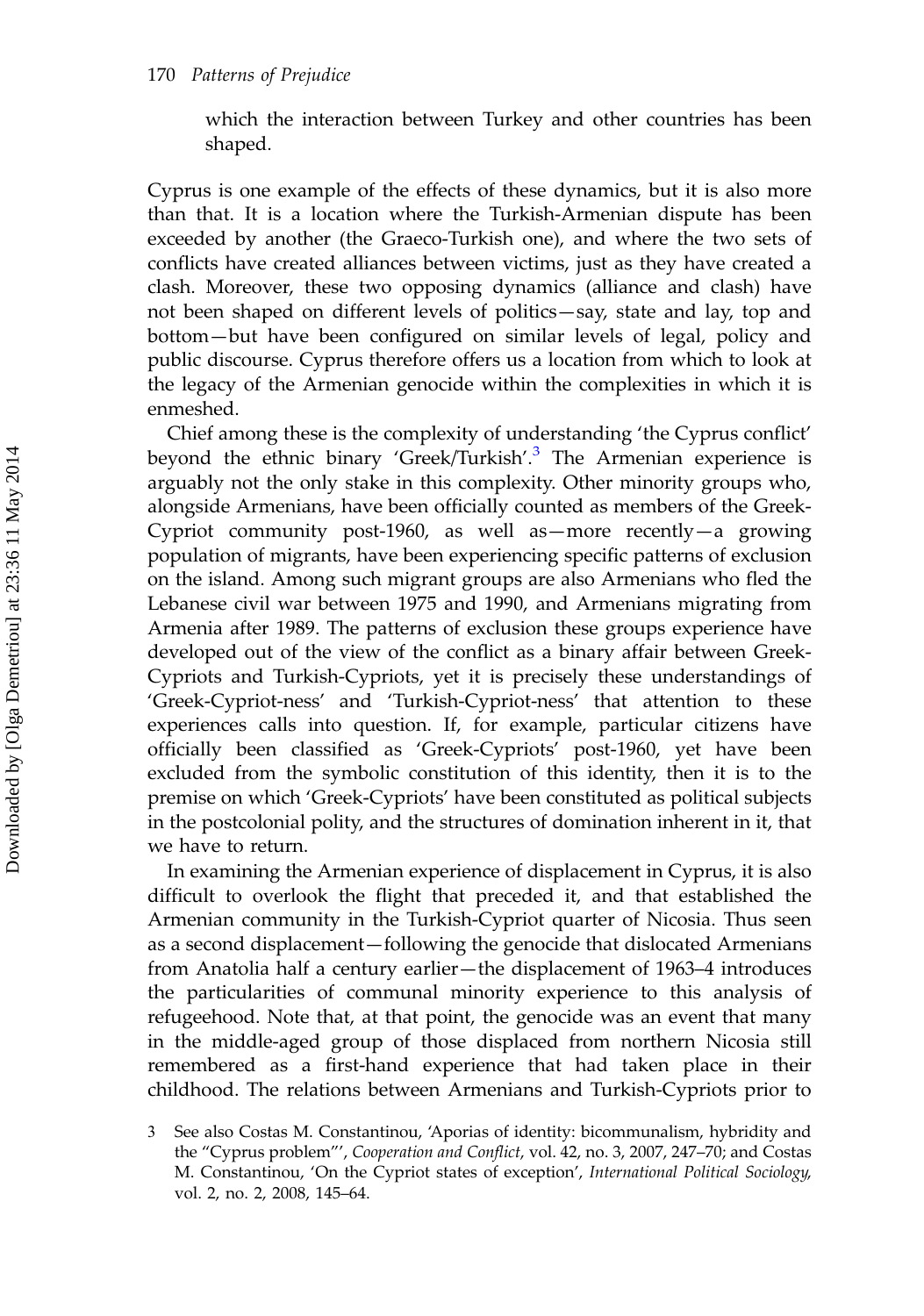the Graeco-Turkish conflict on the island have been analysed as exemplary of how linguistic affinities overrode the politics of ethnic enmity in the aftermath of the Armenian genocide.<sup>4</sup> The story of the Armenians' subsequent displacement in Cyprus bears testament to a different phase in the politics of identification. It shows how, post-1960s, displaced Armenians have had to tread a fine balance between identification with Greek-Cypriots and marginalization within that community. The experience of genocide was an important constituent of the management of this balance, but also a determinant in the way Armenians were viewed by Greek-Cypriots. What some might perceive as the 'self-marginalization of Armenians in Cyprus' (as one reviewer of this article put it) cannot be interrogated outside the parameters of the political and legal instruments of exclusion.

This brings into perspective the complexities of victimization by drawing attention to the ways in which survivors of persecution find themselves reconstituting 'community' in environments of discrimination and minoritization processes. The experience of internal displacement in Cyprus is a particularly poignant case in this regard. However, widening the focus also calls attention to post-genocide community-making elsewhere, where we might also ponder similar processes that may have developed among migrant Armenian communities. $5$  The processes of marginalization within states that are otherwise considered 'friendly' to the Armenian cause thus emerge as more complex than political science analyses might suggest.

Together, these strands constitute the focus of my analysis here. I take my interview with Arpik as my point of departure for exploring the formation of Armenian refugee subjectivity in Cyprus, a subjectivity shaped within the contours of law, political rhetoric and minoritization.<sup>6</sup> Arpik—a pseudonym adopted for this article—may be considered 'representative' of a number of Armenians in Cyprus in that she articulates experiences common to many (location of residence, descent from 1915 survivors, membership in community associations, links to diaspora and so on). However, it is not on the basis of this 'representation' that I focus on her interview here: such 'representation' would indeed be problematic in presuming to standardize 'an' Armenian

- See Susan P. Pattie, Faith in History: Armenians Rebuilding Community (Washington, D. C.: Smithsonian Institution Press 1997); and Susan P. Pattie, 'New life in an old community: Armenians in 20th century Cyprus', in Andrekos Varnava, Nicholas Coureas and Marina Elia (eds), The Minorities of Cyprus: Development Patterns and the Identity of the Internal-Exclusion (Newcastle upon Tyne: Cambridge Scholars Publishing 2009), 160–74.
- 5 See also Sossie Kasbarian, 'The Armenian community in Cyprus at the beginning of the 21st century: from insecurity to integration', in Varnava, Coureas and Elia (eds), The Minorities of Cyprus, 175–91.
- 6 On the politics of minoritization, see Jane K. Cowan, 'Ambiguities of an emancipatory discourse: the making of a Macedonian minority in Greece', in Jane K. Cowan, Marie-Bénédicte Dembour and Richard A. Wilson (eds), Culture and Rights: Anthropological Perspectives (Cambridge: Cambridge University Press 2001), 152–76.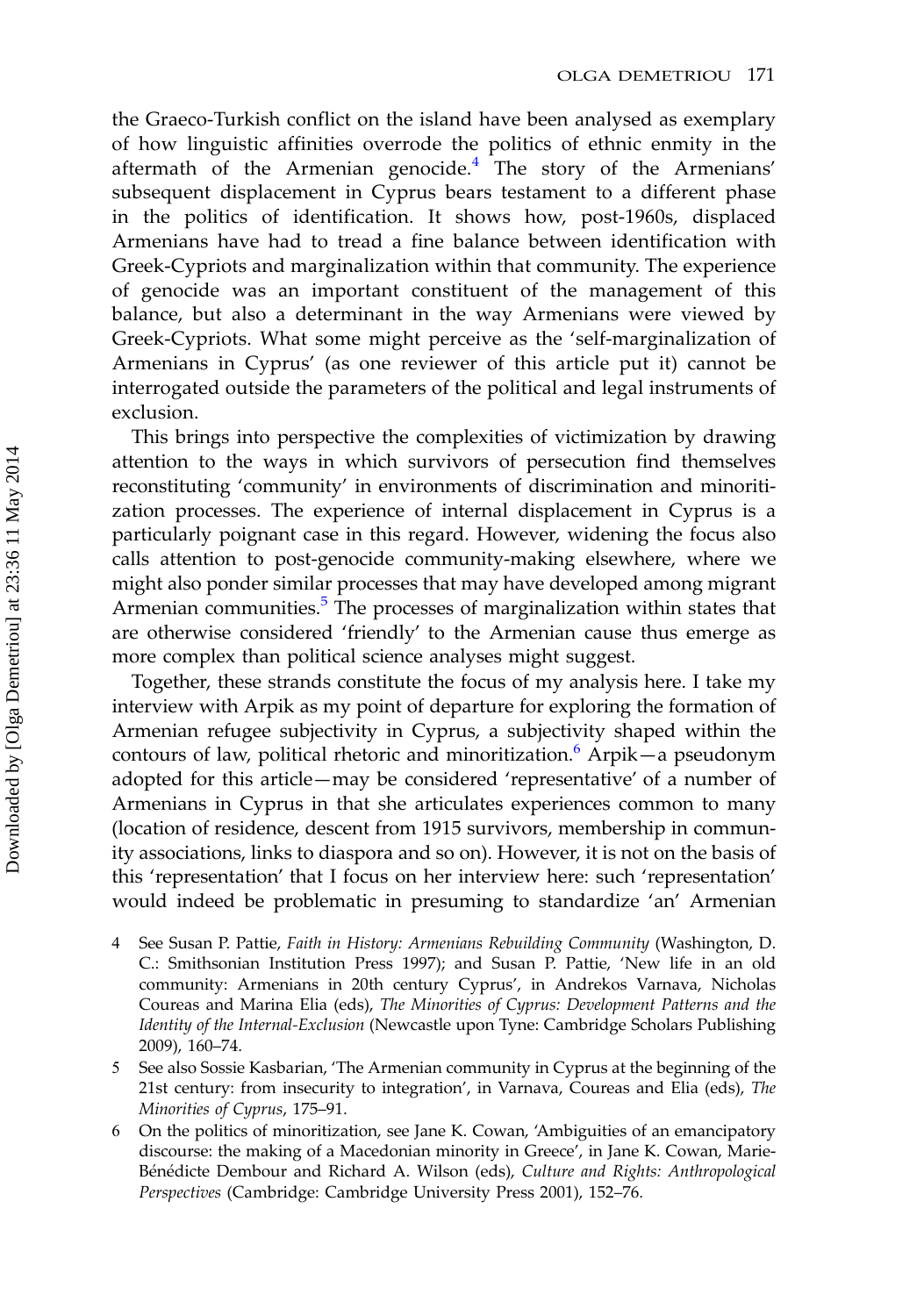experience.<sup>7</sup> My interest in her narrative stems from the way in which she articulates the entanglement of the legal and the political in the subjective, which is in fact a much more universal story than an 'Armenian identity' frame might posit.

#### Refugeehood as a legal category

Whereas Greek-Cypriots displaced in 1974 are officially recognized by the state as 'refugees' (prósfiyes), those displaced prior to this date are categorized as Tourkóplikti, literally meaning 'those struck by the Turks'. Post-1974 'refugees' have been the subjects of a number of legal instruments employed by the Republic of Cyprus to regulate access to rights that enable those displaced in 1974 to rebuild their lives in the southern part of the island by alleviating some of the burden of the material losses they had suffered. By comparison, the category of Tourkóplikti has been almost absent in legal documentation: it was a term used in the Greek-Cypriot press to refer to Greek-Cypriots affected by intercommunal conflict since 1960 but it was not transferred to the legal sphere. Moreover, prior to 1974, few provisions were made for the rehabilitation of those displaced by the conflict, and these were policy decisions that were never codified into law. Following 1974, this category has in most instances been subsumed under the laws targeting refugees. By this time, however, the majority of the pre-1974 displaced had already rebuilt their lives and were exempt from the rehousing scheme at the heart of refugee rehabilitation policies.

But it is not only Tourkóplikti that is a problematic legal category in Cyprus. The very category 'refugees' (prósfiyes) is something of a legal misnomer. This is because the people it has been applied to are in current legal convention 'internally displaced persons' (IDPs), having been displaced from homes in the northern part of the island to the southern part. Following the demarcation of the 1974 ceasefire line as the boundary between the northern part of the island administered by Turkish-Cypriot authorities and the southern part administered by Greek-Cypriots, the Republic of Cyprus has successfully argued in international forums that the 'Green Line', as it is widely known, should not be viewed as a border between states. Instead, its status awaits designation after an agreement has been reached that will formally end the conflict and determine the status of the two territories in terms of international law. Consequently, refugees in the south cannot be considered to have crossed an international border, which under international law is the legal determinant of 'refugees' as opposed to IDPs. Yet, as the war in Cyprus pre-dated the formulation of 'IDPs' as a category in international

<sup>7</sup> For a more detailed discussion of the problems entailed in such concepts of 'representation', see Olga Demetriou, Capricious Borders: Minority, Population, and Counter-Conduct between Greece and Turkey (Oxford and New York: Berghahn Books 2013), 181–9.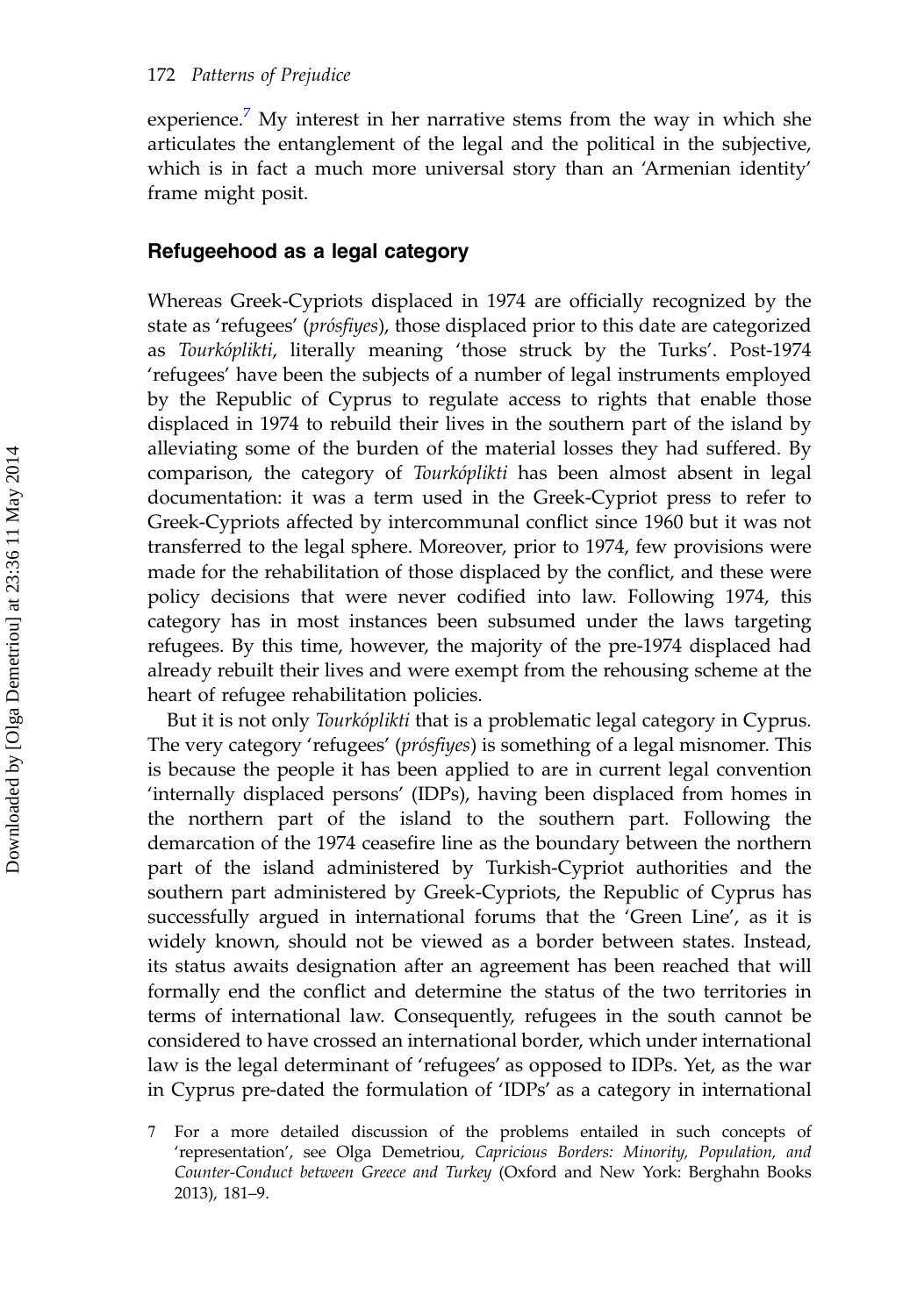law, reference to those displaced in 1974 as 'refugees' is found everywhere, including in the oft-cited United Nations Council Resolution 361 of 30 August 1974 that reads:

[The Security Council] Expresses its grave concern at the plight of the refugees and other persons displaced as a result of the situation in Cyprus and urges the parties concerned, in conjunction with the Secretary-General, to search for peaceful solutions to the problems of refugees and take appropriate measures to provide for their relief and welfare and to permit persons who wish to do so to return to their homes in safety.<sup>8</sup>

Therefore, the legal framing of refugeehood in Cyprus is made problematic not only by the term Tourkóplikti, but also by the term prósfiyes. What is more, prósfiyes is a problematic term for precisely the same reason: its implied temporal reference. The difference is that the term 'refugees' has become problematic in the international context of redefining the 'refugee' label, $9$ while the term Tourkóplikti appears problematic in the local context of the conflict's development. This difference may also account for the fact that, in official discourse, 'refugees' have also been labelled ektopisthéntes, meaning 'displaced'. And public discourse has drawn on the faulty application of the 'refugee' category to present 1974 'refugees' as exceptionally victimized because they are 'refugees in their own homeland' (prósfiyes stin ídhiá tous tin patrídha), an otherwise contradictory designation meant to underscore the unfathomable logic of the Cyprus conflict. Yet this definition of 'displaced' has also been constructed to the exclusion of Tourkóplikti, who are not thought to fall in this category. Hence, legal instruments that apply to both categories (for example, laws that regulate benefits) do not make reference to the 'displaced' as an umbrella term but refer to 'those displaced, those harmed, and those struck by the Turks' (ektopisthéntes, pathóntes, Tourkóplikti) as separate categories. Moreover, these instruments are often reviewed and approved by a parliamentary committee (the Epitropí Prosfíghon-Englovizménon-Aghnoouménon-

8 United Nations Security Council Resolution 361 (1974), §4, 30 August 1974.

9 See Roger Zetter, 'Labelling refugees: forming and transforming a bureaucratic identity', Journal of Refugee Studies, vol. 4, no. 1, 1991, 39–62; James C. Hathaway, 'What's in a label?', European Journal of Migration and Law, vol. 5, no. 1, 2003, 1–21; James C. Hathaway, The Law of Refugee Status (Toronto: Butterworths 1991); James C. Hathaway and Michelle Foster, 'Internal protection/relocation/flight alternative as an aspect of refugee status determination', in Erika Feller, Volger Türk and Frances Nicholson (eds), Refugee Protection in International Law: UNHCR's Global Consultations on International Protection (Cambridge: Cambridge University Press 2003), 357–417; Marc Vincent, 'IDPs: rights and status', Forced Migration Review, no. 8, August 2000, 29– 30; and Eftihia Voutira, 'Refugees: whose term is it anyway? *Emic* and *etic* constructions of "refugees" in modern Greek', in Joanne van Selm, Khoti Kamanga, John Morrison, Aninia Nadig, Sanja Spoljar-Vrzina and Loes van Willigen (eds), The Refugee Convention at Fifty: A View from Forced Migration Studies (New York: Lexington Books 2003), 65–80.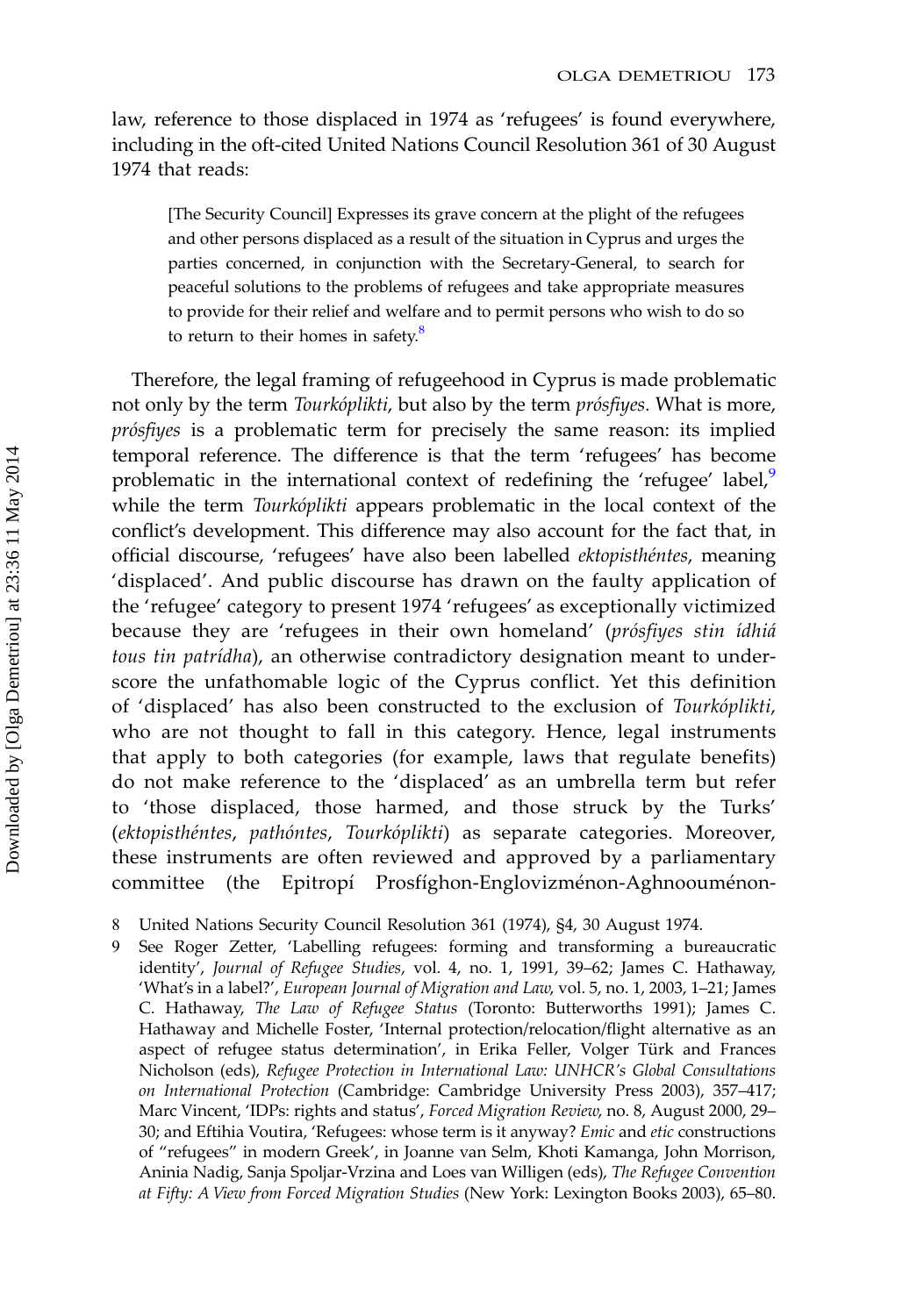Pathónton) mandated to oversee matters relating to 'refugees, the enclaved, the missing, and those harmed', but not those 'struck by the Turks'.

Another point that needs to be taken into consideration is that the translation of the temporality of refugeehood into an ethnic differentiation within the Greek-Cypriot community is not confined to the Armenian community. The other two minority groups that were, along with the Armenians, officially rendered into 'religious groups' belonging to the 'Greek-Cypriot community', when the island became independent of British colonial rule in 1960, were also affected. These are the Maronites and Latins, who for different reasons have experienced displacement arising from the conflict in ways that have made them distinct them from the Greek-Cypriot majority.

Most Maronites were displaced in 1974 from their villages clustered in the northwestern tip of the island. Yet a significant number of them were also enclaved within that area, choosing not to relocate following the establishment of Turkish control there. In these enclave areas the control of the Turkish army has been particularly strong. Since the Turkish-Cypriot administration claimed sovereignty over what it has declared as the Turkish Republic of Northern Cyprus in 1983 (a state that remains unrecognized by the UN), the rights it has granted to the Maronites have been minimal. As a result, a number of those Maronites who stayed in the enclaves moved to the southern part of the island controlled by the government of the Republic, and became displaced there long after 1974. Indeed, this is also the case for Greek-Cypriots enclaved in the region of Karpasia. Under this regime of enclavement, Maronites have had easier access to their properties since 1974 and many have repossessed them following the opening of the checkpoints in 2003. However, because of it, they have also been viewed with suspicion among both the majority Greek-Cypriot population and the Turkish-Cypriots.

Even Latins, who otherwise appear to have been almost completely integrated into the Greek-Cypriot population, have in some instances experienced refugeehood differently. A member of the Latin community whom I interviewed spoke extensively of the opportunities she was given to visit her home on several occasions following the war; she was also allowed to recover items from it at the same time as other homes in the neighbourhood were being looted in a more or less organized manner. On these occasions she was reminded, by the Turkish-Cypriot policemen who escorted her to the house, that she was being granted this opportunity only because she was different to Greek-Cypriots: that is, because she was a Catholic.

All this points to the need to approach refugeehood in Cyprus as a condition that is far from self-evident. Instead, it is a condition of subjectivity that is thoroughly invested in the political. The legal structures that have framed this political subjectivity have been constructed out of social understandings of difference and sameness, and the insertion of 'victimhood' into that differentiated matrix of 'the Greek-Cypriot community'. The legal framing has thus worked to prop up interlinking processes whereby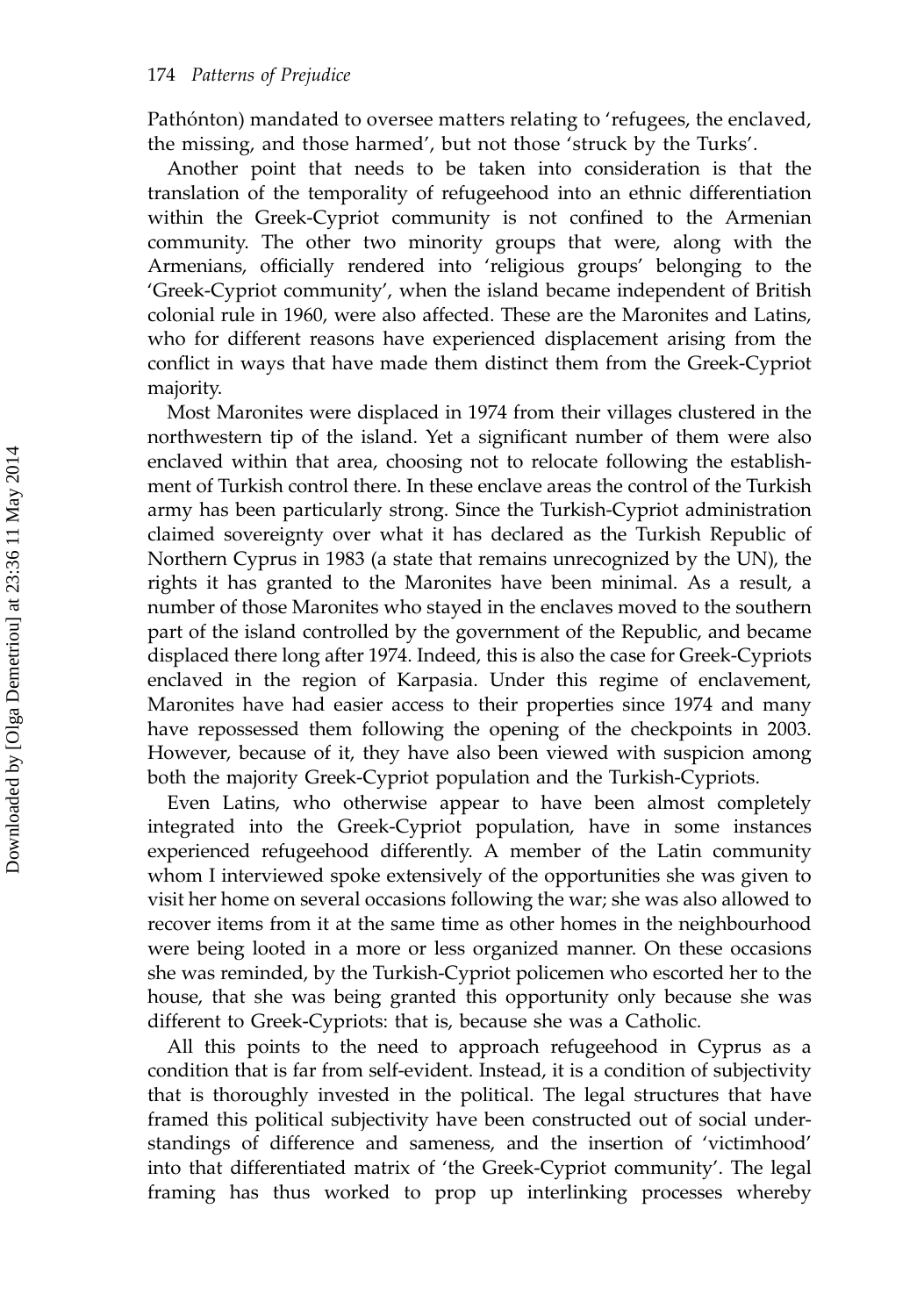displaced Cypriots from minority groups come to experience their displacement and resettlement as a corollary of the nationalist prioritization of the two main communities. It is from this perspective that I approach the story of Arpik as indicative of Armenian refugee political subjectivity.

### Experiencing displacement

Arpik, in her early sixties in 2011, was born in Nicosia and was raised in one of the neighbourhoods in the north of the town. Her parents had themselves moved to Cyprus as children, after being displaced from their native town near Kayseri in central Anatolia. Arpik's family lived in the neighbourhood which became part of the Turkish sector after the separation of municipalities in 1958—until 1964, when intercommunal violence broke out. At that point, her parents joined other Armenian neighbours who were moving out and into the Greek sector of Nicosia.

To Arpik, the difference between 'refugees' (prósfiyes) and Tourkóplikti (those struck by the Turks) signals a qualitative separation in the minds of both the state and other Greek-Cypriots with regard to the conceptualization of her displacement experience. I had the impression by the end of the interview that Arpik claims a share of the trauma and loss of displacement that is equal to that of other Greek-Cypriots, and resents the insinuation that, because she is Tourkóplikti and not a prósfighas (a refugee), she has somehow lost less. This impression builds up throughout her narrative, as discussed below.

Arpik remembers from an early age the neighbourhood as changing in make-up.

After the genocide Armenians thought it natural to settle in Turkish areas because this was the language they spoke, they did not know Greek. In our area there were Armenians but also [Greek-]Cypriots: it had a Greek breadmaker, a flour mill, a cigarette business, big enterprises, not small shops. Then slowly, whoever sold, the Turks would buy. By 1963 there were almost no [Greek-]Cypriots. But the bakery was there.

Arpik remembers moments of happiness that would become materially impossible after they moved.

I remember that, in the house, we used to sit around the table at dinner times and talk. My grandmother would share stories from life in Turkey, my father from his job, and now I realize that this is something we did not do afterwards. We didn't have conversations because first of all we did not have space to fit. We would eat one at a time and in a hurry so that the next person could eat.

Her memories of the kitchen in the house she had left helped Arpik to recognize it when, with the help of a Turkish-Cypriot colleague, she was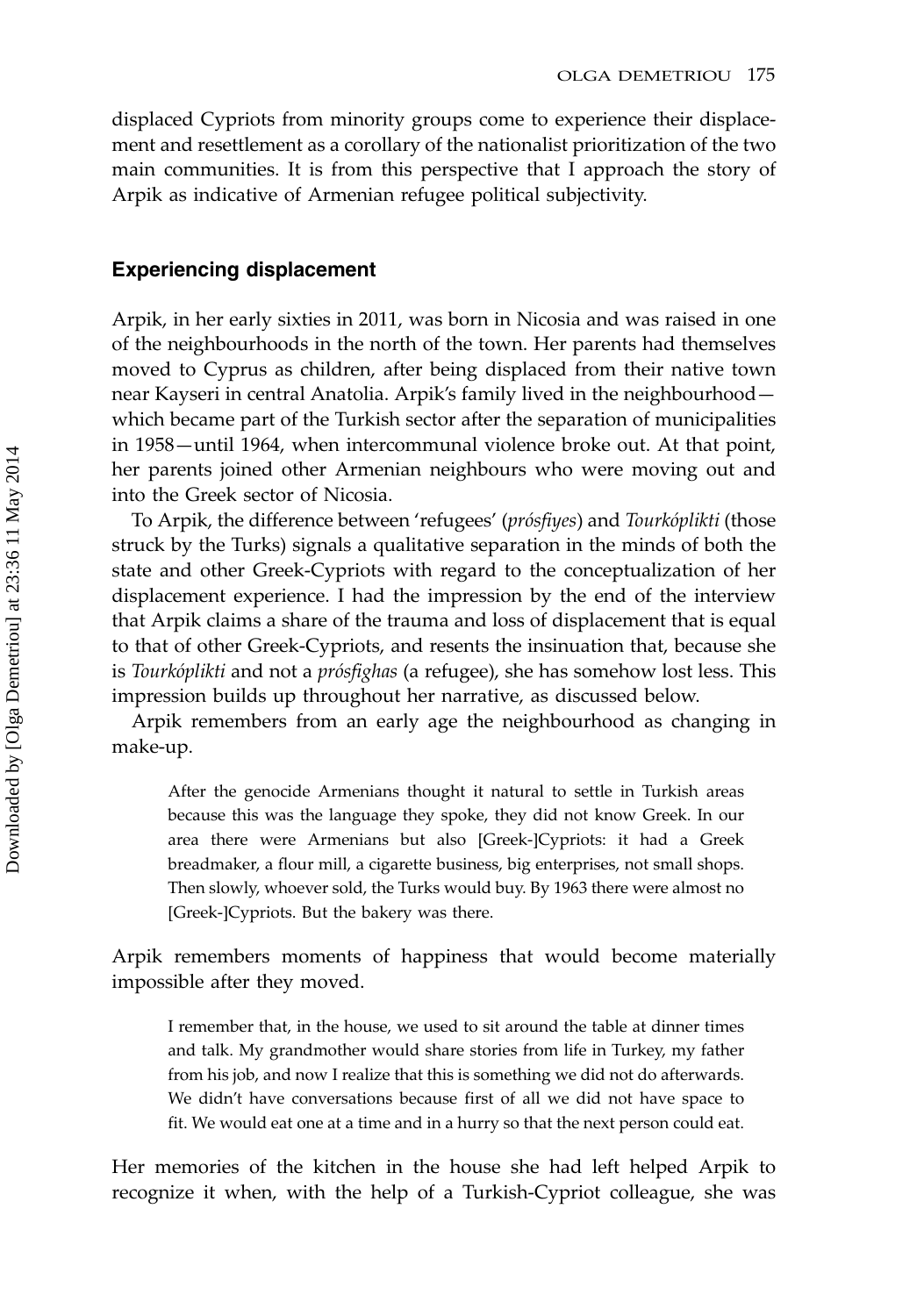allowed to visit it before the opening of the checkpoints in 2003 (which made such return visits possible for the majority of displaced).

It was winter, and raining, we knocked on the door and she [the old woman now living in the house] would not open it. Then she looked through the window, and my friend explained I wanted to see the house because I was, well, the owner. She didn't like that at all, but she opened up. She did not invite us to sit and started asking me questions to check [that I was who I claimed to be]. They had come from Paphos and they had stayed in the house before we moved. They were being put up in a neighbouring house around the time we were leaving and our neighbour thought that, since they were taking over the house after we left, we should meet. I remember she asked me whether my mother was still as pretty and whether she was a dressmaker. Only then was she convinced of my identity, and invited us to sit down. The house looked much smaller, but it was still huge. I asked to go to the kitchen and I remembered the cupboard [from my childhood] and the three steps that went down to the kitchen.

### Arpik's parents had decided to leave the house as inter-ethnic violence escalated in 1963. They saw the move as a temporary one, at least in the beginning.

My parents would leave us with my grandmother in the morning and go to look for a place. They would go and come back not having found anything because my father thought it would be a month-long arrangement and then we would return, so he did not want to draw up [long-term] contracts … We left on 6 January, Christmas Eve I remember. We brought with us clothes, our carpets, some furniture of value and such things. And we sold them all. Because financially, between the rent and the school fees, it was impossible [to make ends meet]. My mother took up sewing full-time: she used to do it for family and friends up to that point. For as long as my father could pass [the Green Line], with UN permission it was, he would go back to the house and bring stuff. Then one morning they told him he could not go any more, this would be his last visit. He then took everything out of the house, packed it neatly in the garage, which he first cleaned well, and locked it up. There is of course no garage left now, never mind a lock! But that's why, for example, I don't have anything to show from my life there, that I can say was my toy or something. I have nothing from there. Everything brought over was sold.

Up to this point, Arpik's narration differs little from the narrations of Greek-Cypriot interviewees. The details about the architecture of the house, and the mapping of the memory of those details on to the structure encountered later, parallels the descriptions I collected from Greek-Cypriots who were able to visit their former homes after the opening of the checkpoints in 2003. One differentiating factor is the opportunity of repeated visits following the displacement, and the rescue of valuables under the supervision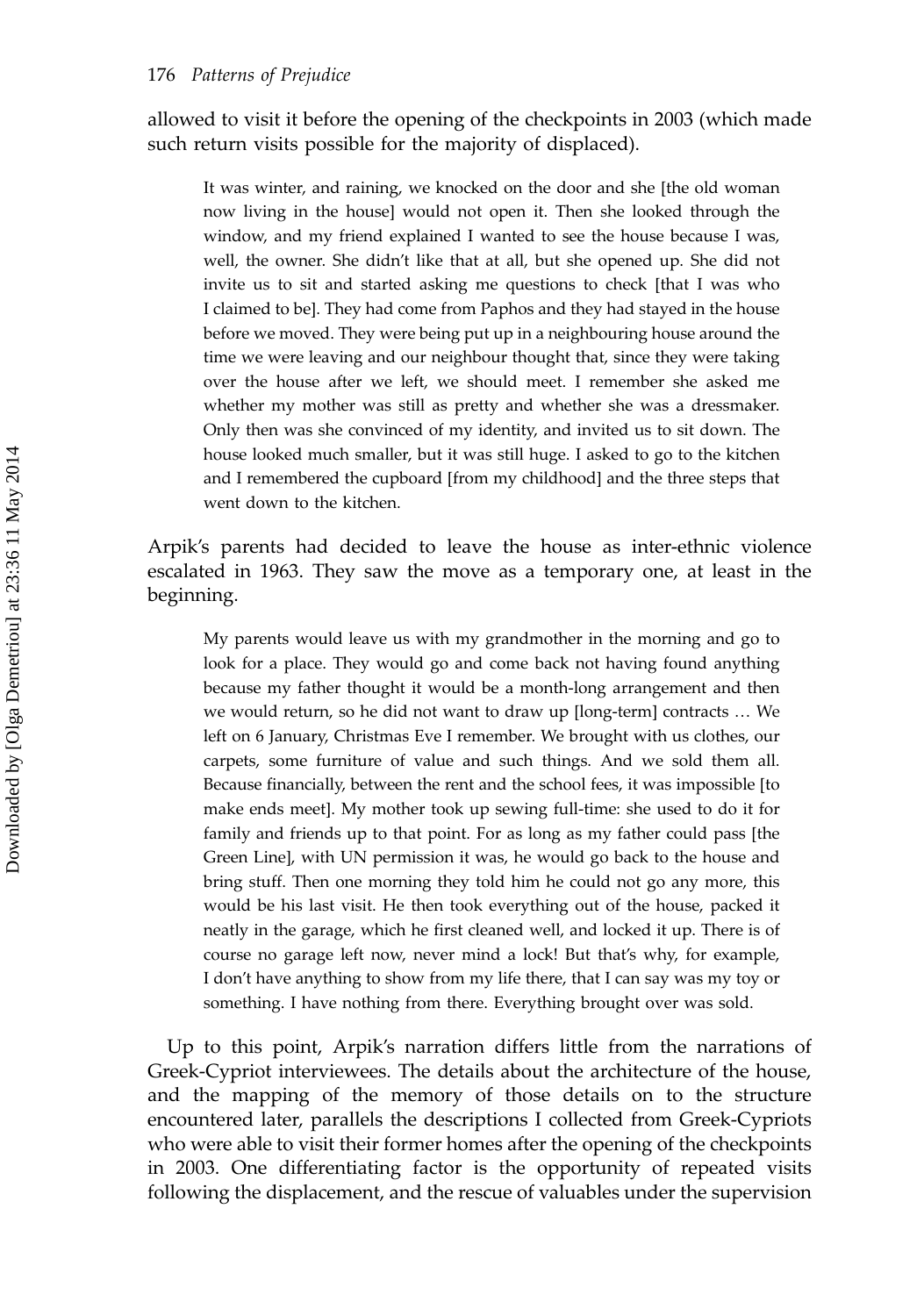of the UN. This was not often the case with those displaced in the war of 1974, who generally fled their houses overnight and never returned. Yet it is striking that the care taken to 'secure' those valuables left behind, which in the event proved futile, is something that Greek-Cypriot refugees dwell on, describing how they had locked cupboards, front doors and gates behind them, how they worried about their gardens not being watered in the first weeks of displacement, or how they had spent their last moments in the house collecting whatever valuables could be collected. The gendered nuances of memory are also common to Greek-Cypriot women refugees, who recall how displacement threw into disarray the ordering of the domestic, as well as how they were forced into work to make ends meet.

The financial hardship experienced after displacement is the point at which Arpik's account begins to diverge. The financial difficulties the family faced at the beginning marked Arpik's late teenage years.

We rented some backyard shack at the beginning and it didn't fit much. We were six people in two rooms with a corridor in the middle. It was very difficult to make ends meet but my father sent us to private schools to give us the chance in life he did not get. But I understood the circumstances under which we ended up there and why we were there, so I sympathized. If he couldn't afford, he couldn't afford. I did not take it too much to heart. Then we went to a slightly bigger place, still two rooms, but with a hall instead of a corridor. Then a better place still, then other ones and so on. We also grew by that point, we were able to contribute to the family budget and it got better.

This divergence from the accounts of Greek-Cypriots grows and becomes a marker of ethnicity, when the subject of state support is discussed.

My mother received some support for the rent at some point, but I cannot remember when it began. It was 50 CYP [Cypriot pounds]. It was not immediately after, it was later … perhaps after 1974 … Unfortunately we are not considered prósfiyes. We are Tourkóplikti. Those from 1963 are Tourkóplikti, 1974 prósfiyes. And we did not receive any of the advantages, whereas for you [Greek-Cypriots] there are various options. Sometimes I hear Greek-Cypriot refugees talk about 1974, especially younger people, and I tell them, 'hey, I've lived this since 1963!', and they are surprised, they don't know. This is a big mistake and it's one thing I really want to emphasize: that the Armenians need to be heard, that they lost too … Take our neighbour, Mrs Anna, from Kyrenia, for example: when we would say to her that we lost too, she used to say, 'oh, but this is something else (állon doúdon)!'. We did not understand at first, then we realized she didn't count our loss as much as hers. What does this mean? Property is property!

And the distinction between Arpik's experience and those of Greek-Cypriots becomes even more pronounced when Arpik ponders the displacement of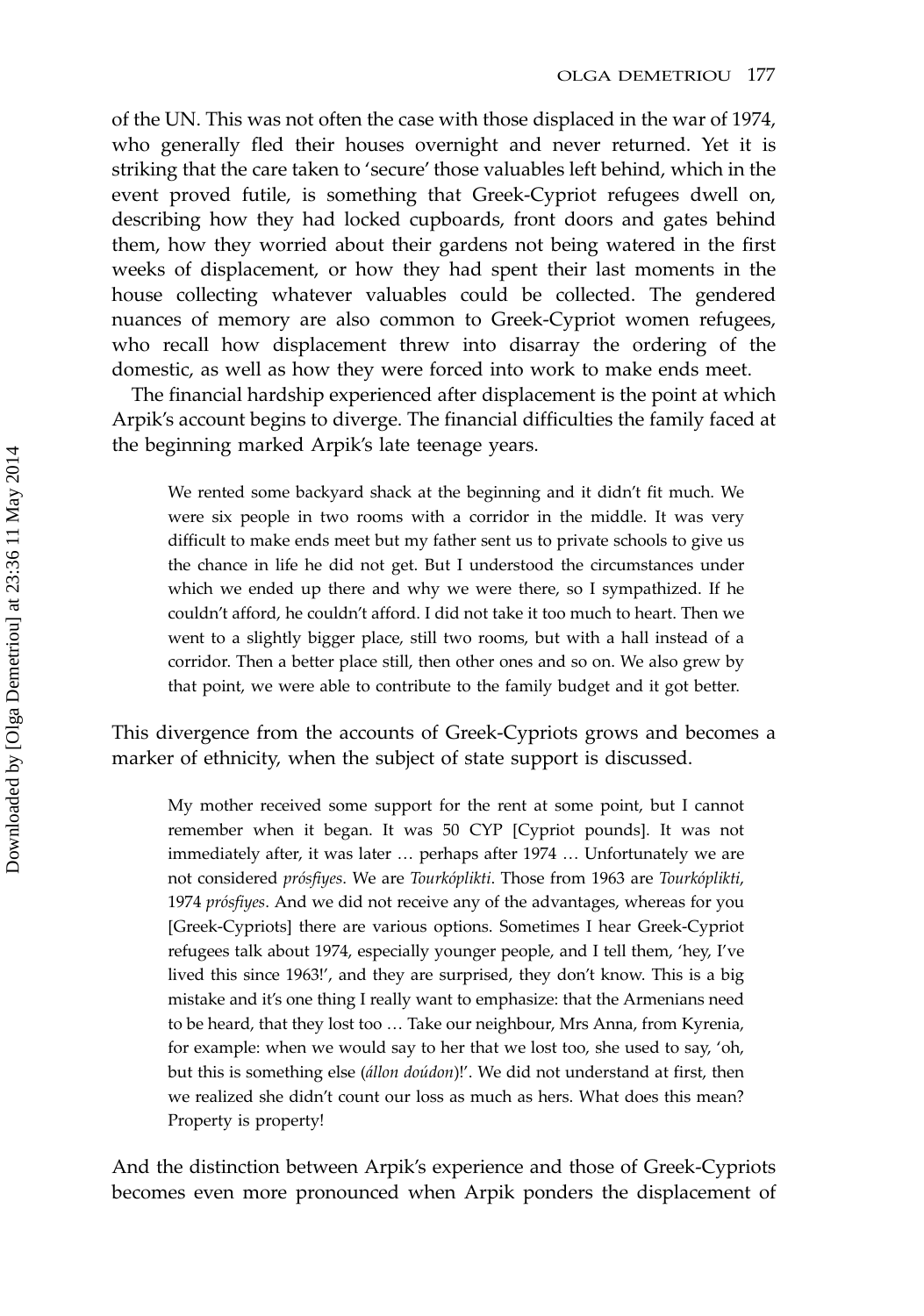1974. With personal lives slowly having been rebuilt by the 1970s, the war of 1974 had little effect on her and her family.

By 1974 we were all married, the children growing, the family was developing. How did it affect us? It did not affect us. Because we had nothing else to lose. And this is not nice to say, but in 1974 they [Greek-Cypriots] got a taste of their own medicine. Because from the Greeks, in 1963, there was no sympathy for us. No housing: my mother was eventually, and after many years, offered a house in Latsia [a suburb on the southern outskirts of Nicosia] where she had no connections. In 1963 they used to tell us, 'you came over from the genocide and you went to live with the Turks again?' [as if to suggest that Armenians deserved what they had got]. They did not understand us … Now they realized that they could also lose things, Kyrenia, Varosha, for example. As long as the loss was ours, there had been no help. And one thing my father said once that I thought was very, very clever: when a [Greek-]Cypriot told him, 'well, why did you go and live there?', my father replied, 'well, you went to live in Kyrenia, didn't you think that the Turks were only forty kilometres away? Why did you build apartment blocks there?' The other person shut up.

Considering the situation now, when the setting up of the Immovable Property Commission (IPC) by Turkish-Cypriot authorities in the north has made it possible for those displaced to claim compensation for their properties, Arpik returns to the ethnic differentiation that has marked her refugee experience. She is not hopeful about a settlement and has no trust in politicians. She no longer visits her former house and has slowly come to understand the financial stakes for her family.

One morning I suddenly woke up and realized that we do not actually have title deeds.… I went to the commission (IPC) and filed an application. I said to myself that my father spit blood to build this house, it is obvious that a settlement will not come: if I don't do something, our children have no interest in doing anything. They are all abroad now. If it is not me who does something, who has lived there and knows, we will lose it. And I do not want to give it away, neither to the Turks, nor to the Greeks, sorry, it's my father's sweat. They lost it once in Kayseri when they left, and it was gone. I am not going to lose it a second time, only five kilometres away. I will not allow it.

In saying this, Arpik is making reference to the dispute over the legitimacy of the IPC, which the authorities of the Republic of Cyprus (RoC) refuse to recognize on the grounds that it is an institution of an 'illegal state'. On these grounds, the RoC government has been advising Greek-Cypriot refugees not to apply to the IPC, as their property rights would not be respected through such applications. Following a controversial verdict by the European Court of Human Rights that accepted the legitimacy of the IPC in 2010 as a 'domestic remedy' (in the *Demopoulos v. Turkey* case), the RoC has been highlighting the fact that the IPC does not grant reinstatement rights in most cases, and is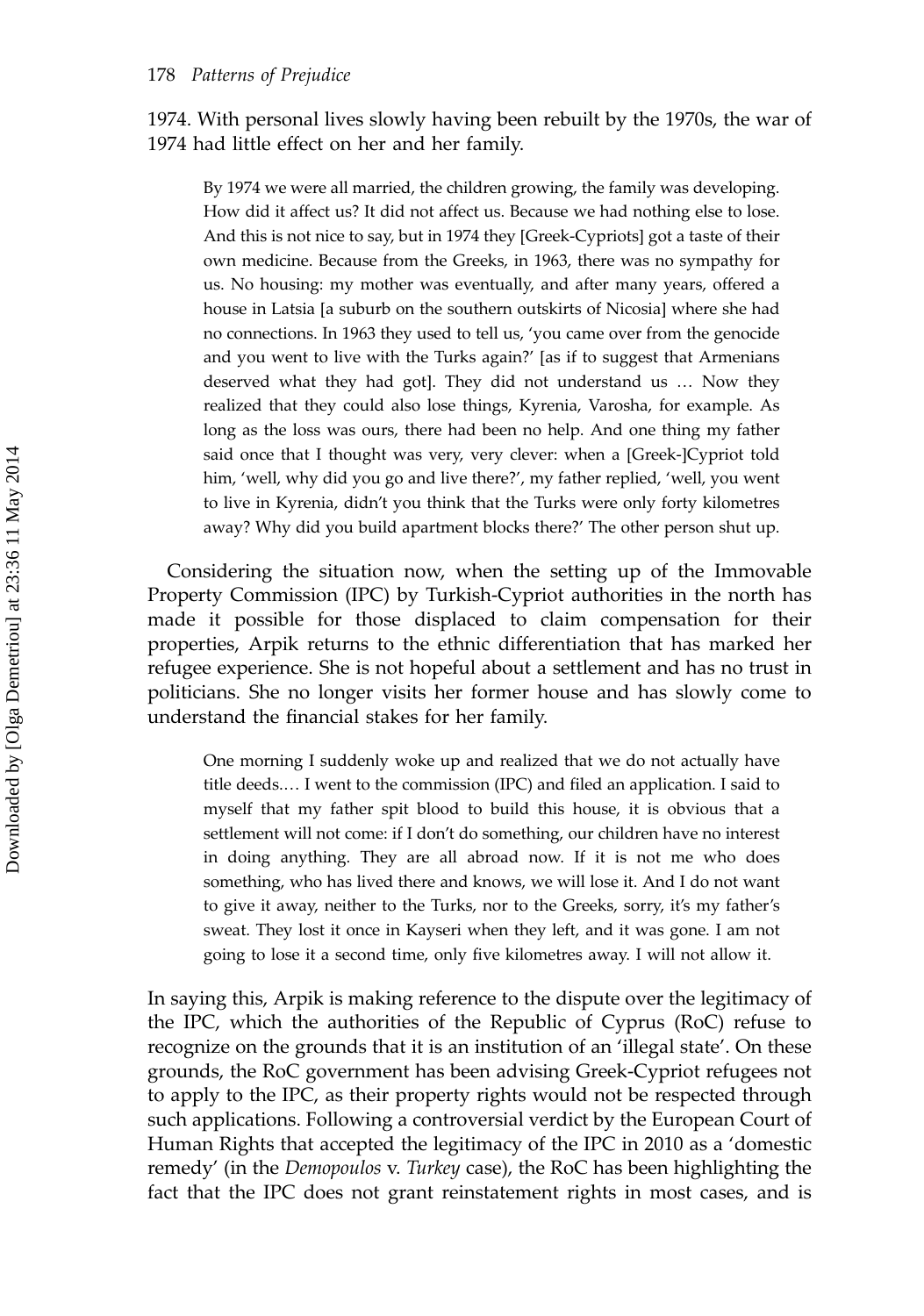essentially a compensation-awarding mechanism, and, indeed, an ungenerous one at that. Arpik, like many Greek-Cypriots, is resentful of the ways in which her rights to property are being compromised by both sides in this dispute. And, like many Greek-Cypriots, she rationalizes her decision to apply to the IPC on personal grounds. At the same time, she is acutely aware of the political implications of this decision and does not shy away from framing it as a political act. Her rationalization thus draws simultaneously on a communal discourse of exclusion and on a matter of individual decisionmaking. This also parallels Greek-Cypriot refugee appeals to the IPC, which may be rationalized on the basis of righting the wrongs that they suffered in distribution of benefits, housing and economic wealth. The difference is that, for those Greek-Cypriots, their exclusion from the material benefits they believe they deserved through the years is staked against the non-refugee population, who have not suffered the loss of property they did. Arpik's discourse, however, verbalizes a total exclusion from a system that has quantified other people's losses (even if erroneously) but not hers.

### Minor losses?

The resentment that Arpik feels towards Greek-Cypriot attitudes to loss is part of what renders her a 'smaller' minority group member in a context in which the majority/minority dichotomy has been set up in reference to Greek-Cypriots and Turkish-Cypriots respectively. This 'small' minority subjectivity differentiates her from particular structures of hegemonic victimhood that have eclipsed and delegitimized other experiences in southern Cyprus. Within that frame, the loss of lands in the north has become a symbolic feature of what I have argued elsewhere is a generalized sense of refugeehood, $10$  whereby all Greek-Cypriots, refugees and nonrefugees, are thought to have lost these lands. Yet Arpik reminds us that this affective sharing is ethnically delimited: as Mrs Anna put it, her loss, as an Armenian, is 'something else'.

The Armenian experience of refugeehood in Cyprus that Arpik describes thus deflects the priorities of state discourse that qualifies displacement as an ethnic attribute and relegates Others to non-victim (for example, Turkish-Cypriots) or lesser-victim (Armenians) status. In official discourse the category Tourkóplikti obviously excludes Turkish-Cypriots and their flight from the experience of displacement. In this discourse, Turkish-Cypriots are rendered aggressors and nothing else, even though scores of them were killed by Greek-Cypriots in the escalating violence of December 1963 and early 1964. History textbooks still describe these events as Tourkoantarsía (a Turkish mutiny), and pay scant attention to the reasons why Turkish-Cypriot

<sup>10</sup> Olga Demetriou, 'Situating loss in the Greek-Turkish encounter in Cyprus', in Vally Lytra (ed.), When Greeks and Turks Meet: Interdisciplinary Perspectives on the Relationship since 1923 (Farnham, Surrey: Ashgate 2014), 45–64.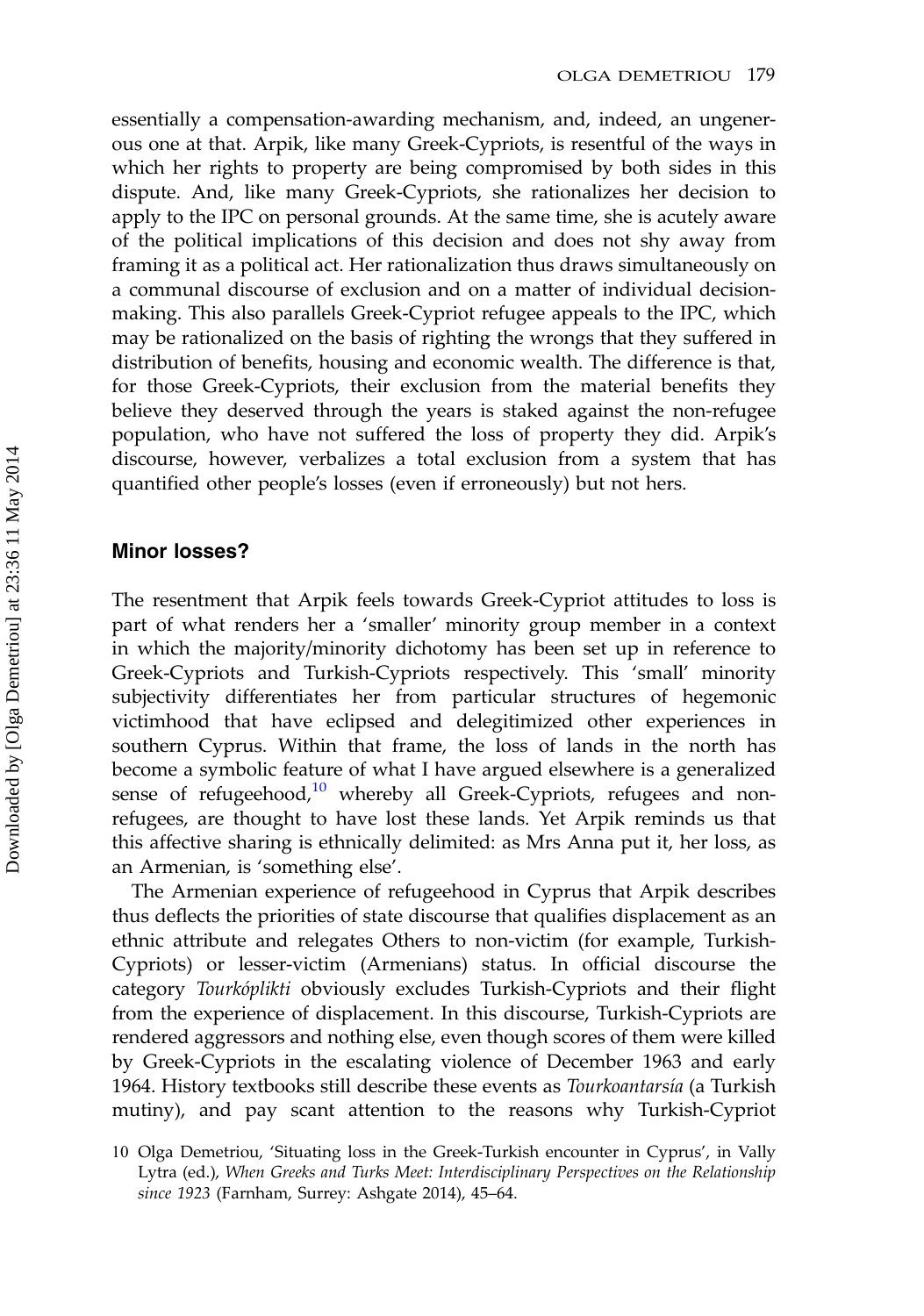parliamentarians resigned their posts and called on 'their' fellow Turkish-Cypriots to leave their homes and crowd into cramped enclaves. The pertinent point here is that this period of violence is being projected in nationalist discourse (which, crucially, is also the state's) as a period of Greek-Cypriot victimization when, in fact, the vast majority of displaced, killed and wounded were Turkish-Cypriots. Naming victims Tourkóplikti (struck by the Turks) makes the victimization of Turkish-Cypriots a historical 'blind spot', as it categorically excludes from the conceptualisation of 'victim' those who have most claim to the status.<sup>11</sup> And it draws Armenians into this historical blockage. Arpik's insistence on claiming her loss (affectively and financially) works explicitly against this prioritization, and it is to these politics of working within and against structures of governance and sentiment that her story speaks.

What the Cyprus case thus shows, in the frame of this collection, is that the grand ordering of Greek-Turkish antagonism, just like that of Armenian-Turkish antagonism, cannot predetermine positionings of Armenian subjectivity. The 1915 genocide may have been the originary event following which Armenian survivors rebuilt their lives in Cyprus, but it did not predetermine the nexus of personal and communal allegiances in which they operated. Instead, presuppositions about what these allegiances should look like have meant that the rebuilding of their lives has been scrutinized and attended by political priorities that have subsumed Armenian-ness into a single political positioning (siding with Greek-Cypriots). When individual (and indeed collective) lives stray from this, the moral ground of victimization recedes: their loss of home is 'different' from Greek-Cypriots' because they chose to live 'with the enemy'. The answer that Arpik's father gave to this argument shows that Armenians—like other communities—are aware of this perspective and the power dynamics it assumes, and that they resist it. This resistance, and indeed the complexities of living with other conflicts post-1915, has often tended to be de-prioritized in the literature on Turkish-Armenian relations in which the genocide is often the only point of focus. In other words, within the frame of the grand 'political game' taking place on an interstate level, versions of Armenian-ness as a minority identity may develop that compel us to think how victimization is both very complicated and also always subject to

11 This, in a sense, parallels denialist strategies that, for example and albeit in cruder form, draw on the battle of Van in 1915 to present Armenians as aggressors against Turks and deny the genocide. According to this perspective, Armenian attacks on Turks prove that a) what occurred in 1915 was inter-ethnic violence and not genocide, and b) the killing of Armenians was brought on by Armenian aggression. See, for example, Justin McCarthy, Esat Arslan, Cemalettin Taskiran and Ömer Turan, The Armenian Rebellion at Van (Salt Lake City: University of Utah Press 2006), and Justin McCarthy, Death and Exile: The Ethnic Cleansing of Ottoman Muslims, 1821–1922 (Princeton, NJ: Darwin Press 1996). By the same token, the discourse of Tourkoantarsía silences aggression and discrimination against Turkish-Cypriots and implies that the suspension of their political rights that preceded 1974 was a justifiable defence of 'order' on the part of Greek-Cypriots who were faced with a 'mutiny'.